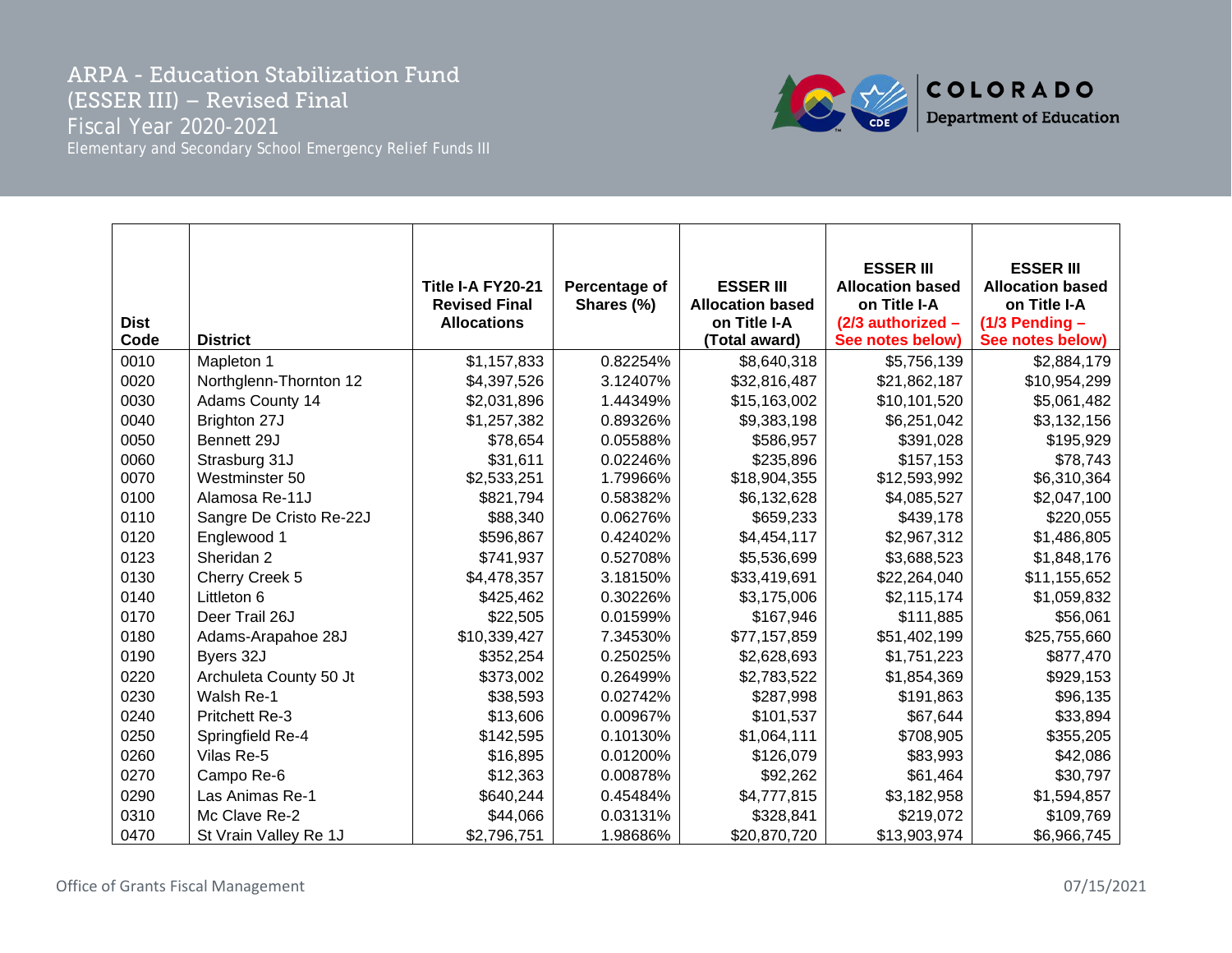

| <b>Dist</b><br>Code | <b>District</b>            | Title I-A FY20-21<br><b>Revised Final</b><br><b>Allocations</b> | Percentage of<br>Shares (%) | <b>ESSER III</b><br><b>Allocation based</b><br>on Title I-A<br>(Total award) | <b>ESSER III</b><br><b>Allocation based</b><br>on Title I-A<br>(2/3 authorized -<br>See notes below) | <b>ESSER III</b><br><b>Allocation based</b><br>on Title I-A<br>$(1/3$ Pending -<br>See notes below) |
|---------------------|----------------------------|-----------------------------------------------------------------|-----------------------------|------------------------------------------------------------------------------|------------------------------------------------------------------------------------------------------|-----------------------------------------------------------------------------------------------------|
| 0480                | <b>Boulder Valley Re 2</b> | \$1,873,552                                                     | 1.33100%                    | \$13,981,357                                                                 | \$9,314,314                                                                                          | \$4,667,044                                                                                         |
| 0490                | Buena Vista R-31           | \$149,570                                                       | 0.10626%                    | \$1,116,162                                                                  | \$743,582                                                                                            | \$372,580                                                                                           |
| 0500                | Salida R-32                | \$158,744                                                       | 0.11277%                    | \$1,184,628                                                                  | \$789,193                                                                                            | \$395,434                                                                                           |
| 0510                | Kit Carson R-1             | \$20,885                                                        | 0.01484%                    | \$155,854                                                                    | \$103,829                                                                                            | \$52,025                                                                                            |
| 0520                | Cheyenne County Re-5       | \$49,689                                                        | 0.03530%                    | \$370,805                                                                    | \$247,029                                                                                            | \$123,777                                                                                           |
| 0540                | Clear Creek Re-1           | \$95,579                                                        | 0.06790%                    | \$713,255                                                                    | \$475,167                                                                                            | \$238,088                                                                                           |
| 0550                | North Conejos Re-1J        | \$294,967                                                       | 0.20955%                    | \$2,201,187                                                                  | \$1,466,420                                                                                          | \$734,767                                                                                           |
| 0560                | Sanford 6J                 | \$91,014                                                        | 0.06466%                    | \$679,194                                                                    | \$452,476                                                                                            | \$226,718                                                                                           |
| 0580                | South Conejos Re-10        | \$143,269                                                       | 0.10178%                    | \$1,069,142                                                                  | \$712,257                                                                                            | \$356,885                                                                                           |
| 0640                | <b>Centennial R-1</b>      | \$156,966                                                       | 0.11151%                    | \$1,171,360                                                                  | \$780,354                                                                                            | \$391,005                                                                                           |
| 0740                | Sierra Grande R-30         | \$165,472                                                       | 0.11755%                    | \$1,234,833                                                                  | \$822,640                                                                                            | \$412,193                                                                                           |
| 0770                | Crowley County Re-1-J      | \$226,011                                                       | 0.16056%                    | \$1,686,601                                                                  | \$1,123,606                                                                                          | \$562,996                                                                                           |
| 0860                | Consolidated C-1           | \$145,447                                                       | 0.10333%                    | \$1,085,393                                                                  | \$723,084                                                                                            | \$362,309                                                                                           |
| 0870                | Delta County 50(J)         | \$1,115,928                                                     | 0.79277%                    | \$8,327,597                                                                  | \$5,547,806                                                                                          | \$2,779,791                                                                                         |
| 0880                | Denver County 1            | \$28,097,096                                                    | 19.96064%                   | \$209,674,268                                                                | \$139,684,001                                                                                        | \$69,990,267                                                                                        |
| 0890                | Dolores County Re No.2     | \$49,425                                                        | 0.03511%                    | \$368,830                                                                    | \$245,713                                                                                            | \$123,117                                                                                           |
| 0900                | Douglas County Re 1        | \$1,569,796                                                     | 1.11521%                    | \$11,714,585                                                                 | \$7,804,201                                                                                          | \$3,910,384                                                                                         |
| 0910                | Eagle County Re 50         | \$516,130                                                       | 0.36667%                    | \$3,851,615                                                                  | \$2,565,927                                                                                          | \$1,285,687                                                                                         |
| 0920                | Elizabeth C-1              | \$146,631                                                       | 0.10417%                    | \$1,094,235                                                                  | \$728,974                                                                                            | \$365,261                                                                                           |
| 0930                | Kiowa C-2                  | \$28,244                                                        | 0.02007%                    | \$210,771                                                                    | \$140,415                                                                                            | \$70,356                                                                                            |
| 0940                | Big Sandy 100J             | \$38,288                                                        | 0.02720%                    | \$285,724                                                                    | \$190,348                                                                                            | \$95,376                                                                                            |
| 0950                | Elbert 200                 | \$25,049                                                        | 0.01780%                    | \$186,928                                                                    | \$124,531                                                                                            | \$62,398                                                                                            |
| 0960                | Agate 300                  | \$13,356                                                        | 0.00949%                    | \$99,671                                                                     | \$66,400                                                                                             | \$33,271                                                                                            |
| 0970                | Calhan RJ-1                | \$84,879                                                        | 0.06030%                    | \$633,408                                                                    | \$421,973                                                                                            | \$211,435                                                                                           |
| 0980                | Harrison 2                 | \$4,290,652                                                     | 3.04815%                    | \$32,018,943                                                                 | \$21,330,868                                                                                         | \$10,688,076                                                                                        |
| 0990                | Widefield 3                | \$1,498,018                                                     | 1.06422%                    | \$11,178,942                                                                 | \$7,447,358                                                                                          | \$3,731,584                                                                                         |
| 1000                | Fountain 8                 | \$1,326,580                                                     | 0.94242%                    | \$9,899,589                                                                  | \$6,595,059                                                                                          | \$3,304,530                                                                                         |
| 1010                | Colorado Springs 11        | \$8,024,125                                                     | 5.70047%                    | \$59,879,943                                                                 | \$39,891,733                                                                                         | \$19,988,210                                                                                        |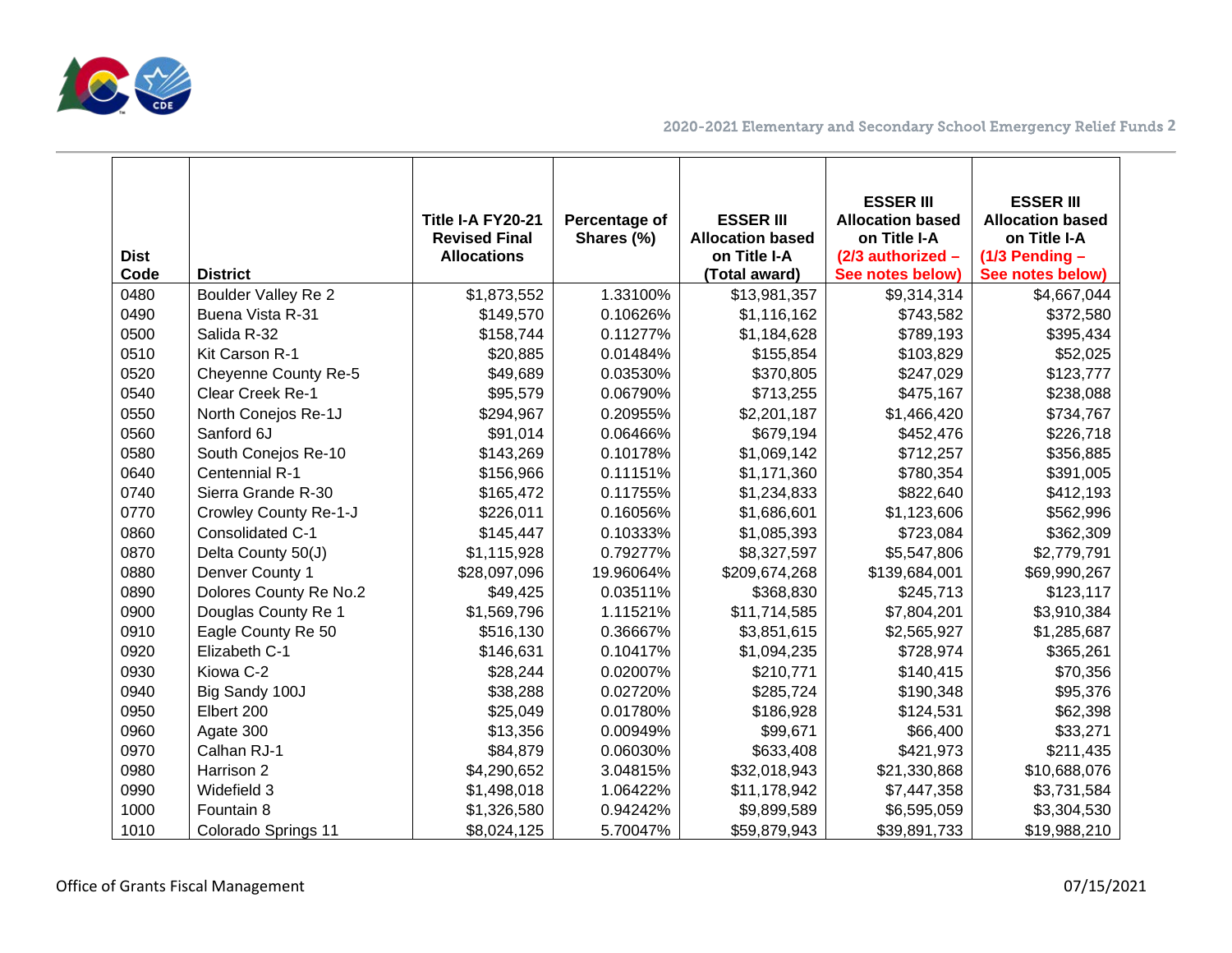

| <b>Dist</b><br>Code | <b>District</b>                | Title I-A FY20-21<br><b>Revised Final</b><br><b>Allocations</b> | Percentage of<br>Shares (%) | <b>ESSER III</b><br><b>Allocation based</b><br>on Title I-A<br>(Total award) | <b>ESSER III</b><br><b>Allocation based</b><br>on Title I-A<br>(2/3 authorized -<br>See notes below) | <b>ESSER III</b><br><b>Allocation based</b><br>on Title I-A<br>$(1/3$ Pending -<br>See notes below) |
|---------------------|--------------------------------|-----------------------------------------------------------------|-----------------------------|------------------------------------------------------------------------------|------------------------------------------------------------------------------------------------------|-----------------------------------------------------------------------------------------------------|
| 1020                | Cheyenne Mountain 12           | \$261,986                                                       | 0.18612%                    | \$1,955,067                                                                  | \$1,302,456                                                                                          | \$652,611                                                                                           |
| 1030                | Manitou Springs 14             | \$130,969                                                       | 0.09304%                    | \$977,352                                                                    | \$651,107                                                                                            | \$326,245                                                                                           |
| 1040                | Academy 20                     | \$1,158,136                                                     | 0.82276%                    | \$8,642,579                                                                  | \$5,757,645                                                                                          | \$2,884,934                                                                                         |
| 1050                | Ellicott 22                    | \$176,598                                                       | 0.12546%                    | \$1,317,857                                                                  | \$877,950                                                                                            | \$439,907                                                                                           |
| 1060                | Peyton 23 Jt                   | \$75,298                                                        | 0.05349%                    | \$561,911                                                                    | \$374,342                                                                                            | \$187,568                                                                                           |
| 1070                | Hanover 28                     | \$66,038                                                        | 0.04691%                    | \$492,806                                                                    | \$328,305                                                                                            | \$164,501                                                                                           |
| 1080                | Lewis-Palmer 38                | \$369,066                                                       | 0.26219%                    | \$2,754,154                                                                  | \$1,834,804                                                                                          | \$919,350                                                                                           |
| 1110                | Falcon 49                      | \$2,064,617                                                     | 1.46674%                    | \$15,407,178                                                                 | \$10,264,189                                                                                         | \$5,142,989                                                                                         |
| 1120                | Edison 54 Jt                   | \$20,297                                                        | 0.01442%                    | \$151,469                                                                    | \$100,908                                                                                            | \$50,561                                                                                            |
| 1130                | Miami/Yoder 60 Jt              | \$88,393                                                        | 0.06280%                    | \$659,632                                                                    | \$439,444                                                                                            | \$220,188                                                                                           |
| 1140                | Canon City Re-1                | \$1,011,398                                                     | 0.71851%                    | \$7,547,548                                                                  | \$5,028,141                                                                                          | \$2,519,407                                                                                         |
| 1150                | Florence Re-2                  | \$346,591                                                       | 0.24622%                    | \$2,586,429                                                                  | \$1,723,067                                                                                          | \$863,362                                                                                           |
| 1160                | Cotopaxi Re-3                  | \$77,183                                                        | 0.05483%                    | \$575,974                                                                    | \$383,711                                                                                            | \$192,263                                                                                           |
| 1180                | Roaring Fork Re-1              | \$570,313                                                       | 0.40516%                    | \$4,255,955                                                                  | \$2,835,297                                                                                          | \$1,420,658                                                                                         |
| 1195                | <b>Garfield Re-2</b>           | \$605,731                                                       | 0.43032%                    | \$4,520,262                                                                  | \$3,011,377                                                                                          | \$1,508,885                                                                                         |
| 1220                | Garfield 16                    | \$147,877                                                       | 0.10505%                    | \$1,103,531                                                                  | \$735,167                                                                                            | \$368,364                                                                                           |
| 1330                | Gilpin County Re-1             | \$29,384                                                        | 0.02087%                    | \$219,276                                                                    | \$146,081                                                                                            | \$73,196                                                                                            |
| 1340                | West Grand 1-Jt.               | \$84,048                                                        | 0.05971%                    | \$627,206                                                                    | \$417,842                                                                                            | \$209,364                                                                                           |
| 1350                | East Grand 2                   | \$119,085                                                       | 0.08460%                    | \$888,668                                                                    | \$592,027                                                                                            | \$296,642                                                                                           |
| 1360                | <b>Gunnison Watershed Re1J</b> | \$220,760                                                       | 0.15683%                    | \$1,647,416                                                                  | \$1,097,501                                                                                          | \$549,915                                                                                           |
| 1380                | Hinsdale County Re 1           | \$19,978                                                        | 0.01419%                    | \$149,083                                                                    | \$99,318                                                                                             | \$49,765                                                                                            |
| 1390                | Huerfano Re-1                  | \$277,325                                                       | 0.19702%                    | \$2,069,535                                                                  | \$1,378,714                                                                                          | \$690,821                                                                                           |
| 1400                | La Veta Re-2                   | \$106,896                                                       | 0.07594%                    | \$797,708                                                                    | \$531,429                                                                                            | \$266,279                                                                                           |
| 1410                | North Park R-1                 | \$44,424                                                        | 0.03156%                    | \$331,516                                                                    | \$220,854                                                                                            | \$110,661                                                                                           |
| 1420                | Jefferson County R-1           | \$9,148,041                                                     | 6.49892%                    | \$68,267,154                                                                 | \$45,479,254                                                                                         | \$22,787,901                                                                                        |
| 1430                | Eads Re-1                      | \$33,411                                                        | 0.02374%                    | \$249,328                                                                    | \$166,101                                                                                            | \$83,227                                                                                            |
| 1440                | <b>Plainview Re-2</b>          | \$17,976                                                        | 0.01277%                    | \$134,145                                                                    | \$89,367                                                                                             | \$44,778                                                                                            |
| 1450                | Arriba-Flagler C-20            | \$30,806                                                        | 0.02189%                    | \$229,892                                                                    | \$153,153                                                                                            | \$76,739                                                                                            |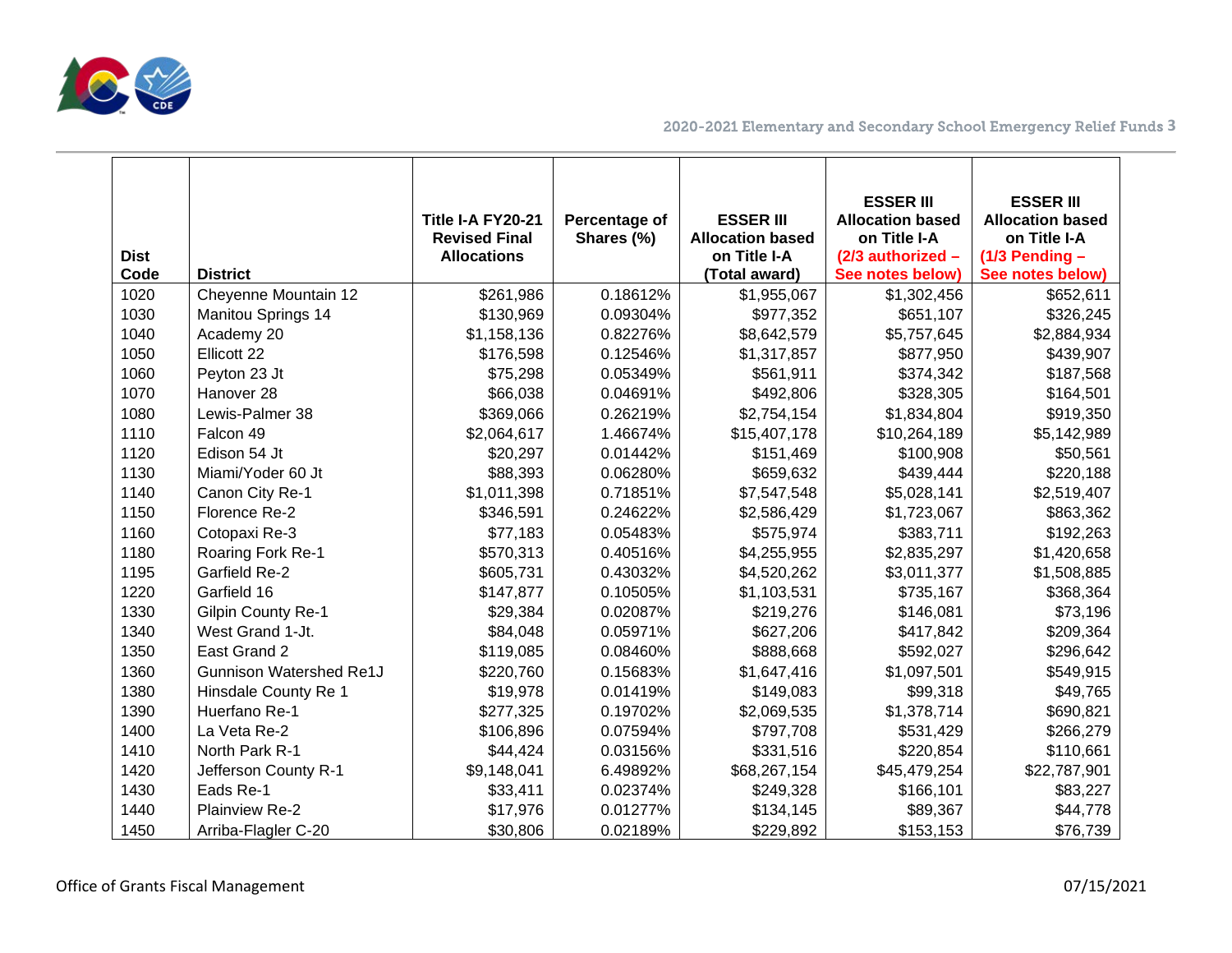

| <b>Dist</b><br>Code | <b>District</b>               | Title I-A FY20-21<br><b>Revised Final</b><br><b>Allocations</b> | Percentage of<br>Shares (%) | <b>ESSER III</b><br><b>Allocation based</b><br>on Title I-A<br>(Total award) | <b>ESSER III</b><br><b>Allocation based</b><br>on Title I-A<br>(2/3 authorized -<br>See notes below) | <b>ESSER III</b><br><b>Allocation based</b><br>on Title I-A<br>$(1/3$ Pending -<br>See notes below) |
|---------------------|-------------------------------|-----------------------------------------------------------------|-----------------------------|------------------------------------------------------------------------------|------------------------------------------------------------------------------------------------------|-----------------------------------------------------------------------------------------------------|
| 1460                | Hi-Plains R-23                | \$56,347                                                        | 0.04003%                    | \$420,487                                                                    | \$280,127                                                                                            | \$140,361                                                                                           |
| 1480                | Stratton R-4                  | \$34,025                                                        | 0.02417%                    | \$253,909                                                                    | \$169,153                                                                                            | \$84,756                                                                                            |
| 1490                | Bethune R-5                   | \$15,597                                                        | 0.01108%                    | \$116,392                                                                    | \$77,540                                                                                             | \$38,852                                                                                            |
| 1500                | Burlington Re-6J              | \$201,768                                                       | 0.14334%                    | \$1,505,688                                                                  | \$1,003,082                                                                                          | \$502,606                                                                                           |
| 1510                | Lake County R-1               | \$232,564                                                       | 0.16522%                    | \$1,735,506                                                                  | \$1,156,186                                                                                          | \$579,320                                                                                           |
| 1520                | Durango 9-R                   | \$594,478                                                       | 0.42233%                    | \$4,436,284                                                                  | \$2,955,431                                                                                          | \$1,480,853                                                                                         |
| 1530                | Bayfield 10 Jt-R              | \$98,976                                                        | 0.07031%                    | \$738,607                                                                    | \$492,057                                                                                            | \$246,551                                                                                           |
| 1540                | Ignacio 11 Jt                 | \$115,826                                                       | 0.08228%                    | \$864,350                                                                    | \$575,826                                                                                            | \$288,524                                                                                           |
| 1550                | Poudre R-1                    | \$2,650,196                                                     | 1.88274%                    | \$19,777,060                                                                 | \$13,175,384                                                                                         | \$6,601,677                                                                                         |
| 1560                | Thompson R-2J                 | \$1,602,165                                                     | 1.13820%                    | \$11,956,135                                                                 | \$7,965,121                                                                                          | \$3,991,015                                                                                         |
| 1570                | Park (Estes Park) R-3         | \$281,301                                                       | 0.19984%                    | \$2,099,209                                                                  | \$1,398,483                                                                                          | \$700,726                                                                                           |
| 1580                | Trinidad 1                    | \$410,071                                                       | 0.29132%                    | \$3,060,149                                                                  | \$2,038,657                                                                                          | \$1,021,492                                                                                         |
| 1590                | Primero Reorganized 2         | \$38,329                                                        | 0.02723%                    | \$286,028                                                                    | \$190,551                                                                                            | \$95,478                                                                                            |
| 1600                | Hoehne Reorganized 3          | \$83,730                                                        | 0.05948%                    | \$624,832                                                                    | \$416,260                                                                                            | \$208,572                                                                                           |
| 1620                | Aguilar Reorganized 6         | \$72,077                                                        | 0.05120%                    | \$537,873                                                                    | \$358,328                                                                                            | \$179,544                                                                                           |
| 1750                | <b>Branson Reorganized 82</b> | \$29,944                                                        | 0.02127%                    | \$223,458                                                                    | \$148,867                                                                                            | \$74,591                                                                                            |
| 1760                | Kim Reorganized 88            | \$1,351                                                         | 0.00096%                    | \$10,085                                                                     | \$6,719                                                                                              | \$3,367                                                                                             |
| 1780                | Genoa-Hugo C113               | \$36,993                                                        | 0.02628%                    | \$276,063                                                                    | \$183,912                                                                                            | \$92,151                                                                                            |
| 1790                | Limon Re-4J                   | \$104,442                                                       | 0.07420%                    | \$779,399                                                                    | \$519,232                                                                                            | \$260,167                                                                                           |
| 1810                | Karval Re-23                  | \$23,837                                                        | 0.01693%                    | \$177,883                                                                    | \$118,505                                                                                            | \$59,378                                                                                            |
| 1828                | Valley Re-1                   | \$448,149                                                       | 0.31837%                    | \$3,344,310                                                                  | \$2,227,964                                                                                          | \$1,116,347                                                                                         |
| 1850                | Frenchman Re-3                | \$25,848                                                        | 0.01836%                    | \$192,889                                                                    | \$128,501                                                                                            | \$64,387                                                                                            |
| 1860                | <b>Buffalo Re-4</b>           | \$20,617                                                        | 0.01465%                    | \$153,855                                                                    | \$102,498                                                                                            | \$51,358                                                                                            |
| 1870                | Plateau Re-5                  | \$18,125                                                        | 0.01288%                    | \$135,257                                                                    | \$90,108                                                                                             | \$45,150                                                                                            |
| 1980                | De Beque 49Jt                 | \$16,976                                                        | 0.01206%                    | \$126,686                                                                    | \$84,398                                                                                             | \$42,288                                                                                            |
| 1990                | Plateau Valley 50             | \$76,706                                                        | 0.05449%                    | \$572,414                                                                    | \$381,340                                                                                            | \$191,075                                                                                           |
| 2000                | Mesa County Valley 51         | \$6,102,442                                                     | 4.33528%                    | \$45,539,408                                                                 | \$30,338,137                                                                                         | \$15,201,271                                                                                        |
| 2010                | <b>Creede Consolidated 1</b>  | \$12,761                                                        | 0.00907%                    | \$95,230                                                                     | \$63,442                                                                                             | \$31,788                                                                                            |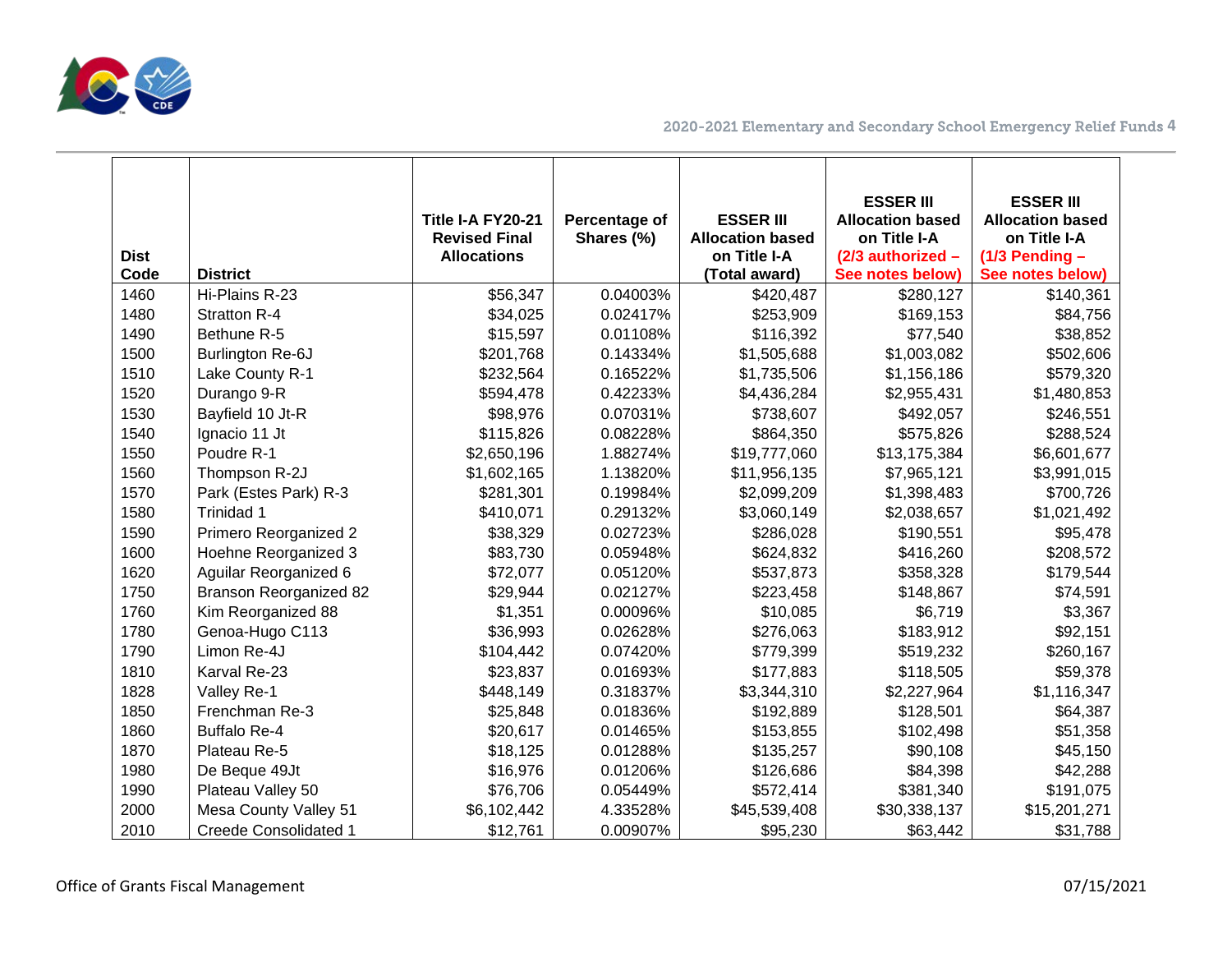

| <b>Dist</b><br>Code | <b>District</b>        | Title I-A FY20-21<br><b>Revised Final</b><br><b>Allocations</b> | Percentage of<br>Shares (%) | <b>ESSER III</b><br><b>Allocation based</b><br>on Title I-A<br>(Total award) | <b>ESSER III</b><br><b>Allocation based</b><br>on Title I-A<br>(2/3 authorized -<br>See notes below) | <b>ESSER III</b><br><b>Allocation based</b><br>on Title I-A<br>$(1/3$ Pending -<br>See notes below) |
|---------------------|------------------------|-----------------------------------------------------------------|-----------------------------|------------------------------------------------------------------------------|------------------------------------------------------------------------------------------------------|-----------------------------------------------------------------------------------------------------|
| 2020                | Moffat County Re:No 1  | \$391,705                                                       | 0.27827%                    | \$2,923,098                                                                  | \$1,947,354                                                                                          | \$975,744                                                                                           |
| 2035                | Montezuma-Cortez Re-1  | \$1,306,708                                                     | 0.92831%                    | \$9,751,290                                                                  | \$6,496,263                                                                                          | \$3,255,027                                                                                         |
| 2055                | Dolores Re-4A          | \$78,936                                                        | 0.05608%                    | \$589,058                                                                    | \$392,428                                                                                            | \$196,630                                                                                           |
| 2070                | Mancos Re-6            | \$120,259                                                       | 0.08543%                    | \$897,433                                                                    | \$597,866                                                                                            | \$299,567                                                                                           |
| 2180                | Montrose County Re-1J  | \$1,235,539                                                     | 0.87775%                    | \$9,220,195                                                                  | \$6,142,450                                                                                          | \$3,077,745                                                                                         |
| 2190                | West End Re-2          | \$56,771                                                        | 0.04033%                    | \$423,653                                                                    | \$282,236                                                                                            | \$141,417                                                                                           |
| 2395                | Brush Re-2(J)          | \$215,264                                                       | 0.15293%                    | \$1,606,407                                                                  | \$1,070,181                                                                                          | \$536,226                                                                                           |
| 2405                | Fort Morgan Re-3       | \$493,502                                                       | 0.35059%                    | \$3,682,753                                                                  | \$2,453,433                                                                                          | \$1,229,320                                                                                         |
| 2505                | Weldon Valley Re-20(J) | \$33,345                                                        | 0.02369%                    | \$248,833                                                                    | \$165,771                                                                                            | \$83,062                                                                                            |
| 2515                | Wiggins Re-50(J)       | \$107,727                                                       | 0.07653%                    | \$803,915                                                                    | \$535,564                                                                                            | \$268,351                                                                                           |
| 2520                | East Otero R-1         | \$599,884                                                       | 0.42617%                    | \$4,476,628                                                                  | \$2,982,308                                                                                          | \$1,494,320                                                                                         |
| 2530                | Rocky Ford R-2         | \$356,315                                                       | 0.25313%                    | \$2,658,996                                                                  | \$1,771,410                                                                                          | \$887,585                                                                                           |
| 2535                | Manzanola 3J           | \$70,724                                                        | 0.05024%                    | \$527,779                                                                    | \$351,604                                                                                            | \$176,175                                                                                           |
| 2540                | Fowler R-4J            | \$94,651                                                        | 0.06724%                    | \$706,336                                                                    | \$470,557                                                                                            | \$235,778                                                                                           |
| 2560                | Cheraw 31              | \$25,658                                                        | 0.01823%                    | \$191,471                                                                    | \$127,557                                                                                            | \$63,914                                                                                            |
| 2570                | Swink 33               | \$66,901                                                        | 0.04753%                    | \$499,251                                                                    | \$332,599                                                                                            | \$166,652                                                                                           |
| 2580                | Ouray R-1              | \$19,203                                                        | 0.01364%                    | \$143,305                                                                    | \$95,469                                                                                             | \$47,836                                                                                            |
| 2590                | Ridgway R-2            | \$33,836                                                        | 0.02404%                    | \$252,500                                                                    | \$168,214                                                                                            | \$84,286                                                                                            |
| 2600                | Platte Canyon 1        | \$116,631                                                       | 0.08286%                    | \$870,360                                                                    | \$579,830                                                                                            | \$290,530                                                                                           |
| 2610                | Park County Re-2       | \$108,674                                                       | 0.07720%                    | \$810,980                                                                    | \$540,271                                                                                            | \$270,709                                                                                           |
| 2620                | Holyoke Re-1J          | \$86,197                                                        | 0.06124%                    | \$643,242                                                                    | \$428,524                                                                                            | \$214,717                                                                                           |
| 2630                | Haxtun Re-2J           | \$44,890                                                        | 0.03189%                    | \$334,994                                                                    | \$223,171                                                                                            | \$111,822                                                                                           |
| 2640                | Aspen 1                | \$33,800                                                        | 0.02401%                    | \$252,235                                                                    | \$168,037                                                                                            | \$84,197                                                                                            |
| 2650                | Granada Re-1           | \$70,799                                                        | 0.05030%                    | \$528,334                                                                    | \$351,974                                                                                            | \$176,360                                                                                           |
| 2660                | Lamar Re-2             | \$537,484                                                       | 0.38184%                    | \$4,010,967                                                                  | \$2,672,087                                                                                          | \$1,338,880                                                                                         |
| 2670                | Holly Re-3             | \$85,069                                                        | 0.06043%                    | \$634,823                                                                    | \$422,916                                                                                            | \$211,907                                                                                           |
| 2680                | Wiley Re-13 Jt         | \$37,281                                                        | 0.02648%                    | \$278,208                                                                    | \$185,341                                                                                            | \$92,867                                                                                            |
| 2690                | Pueblo City 60         | \$5,761,512                                                     | 4.09307%                    | \$42,995,220                                                                 | \$28,643,211                                                                                         | \$14,352,009                                                                                        |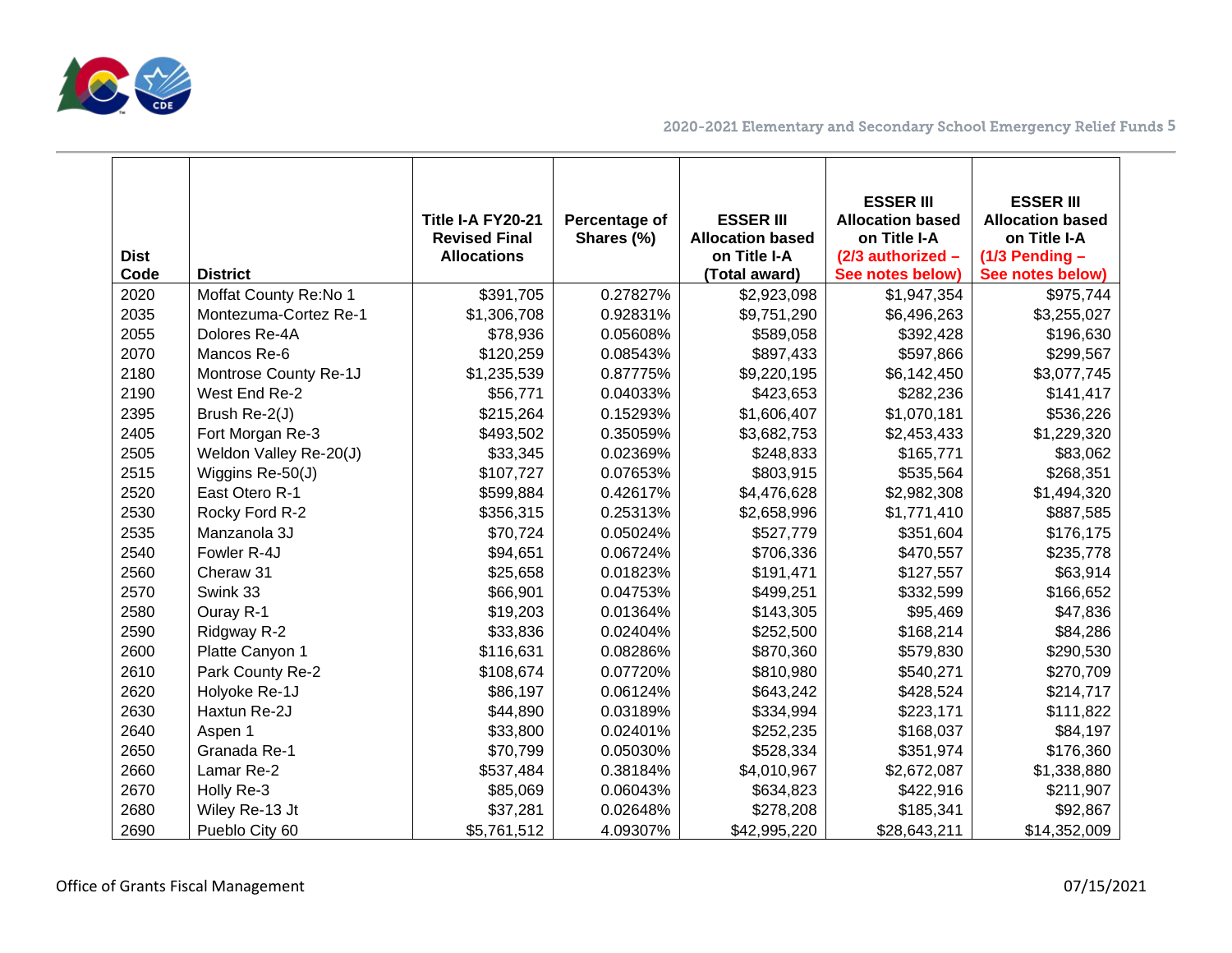

| <b>Dist</b><br>Code | <b>District</b>               | Title I-A FY20-21<br><b>Revised Final</b><br><b>Allocations</b> | Percentage of<br>Shares (%) | <b>ESSER III</b><br><b>Allocation based</b><br>on Title I-A<br>(Total award) | <b>ESSER III</b><br><b>Allocation based</b><br>on Title I-A<br>(2/3 authorized -<br>See notes below) | <b>ESSER III</b><br><b>Allocation based</b><br>on Title I-A<br>$(1/3$ Pending -<br>See notes below) |
|---------------------|-------------------------------|-----------------------------------------------------------------|-----------------------------|------------------------------------------------------------------------------|------------------------------------------------------------------------------------------------------|-----------------------------------------------------------------------------------------------------|
| 2700                | Pueblo County Rural 70        | \$1,036,449                                                     | 0.73631%                    | \$7,734,491                                                                  | \$5,152,681                                                                                          | \$2,581,810                                                                                         |
| 2710                | Meeker Re1                    | \$93,965                                                        | 0.06675%                    | \$701,209                                                                    | \$467,142                                                                                            | \$234,067                                                                                           |
| 2720                | Rangely Re-4                  | \$39,070                                                        | 0.02776%                    | \$291,560                                                                    | \$194,236                                                                                            | \$97,324                                                                                            |
| 2730                | Del Norte C-7                 | \$196,891                                                       | 0.13987%                    | \$1,469,300                                                                  | \$978,841                                                                                            | \$490,459                                                                                           |
| 2740                | Monte Vista C-8               | \$357,809                                                       | 0.25419%                    | \$2,670,145                                                                  | \$1,778,838                                                                                          | \$891,307                                                                                           |
| 2750                | Sargent Re-33J                | \$41,274                                                        | 0.02932%                    | \$308,004                                                                    | \$205,191                                                                                            | \$102,813                                                                                           |
| 2760                | Hayden Re-1                   | \$0                                                             | 0.00000%                    | \$0                                                                          | \$0                                                                                                  | \$0                                                                                                 |
| 2770                | <b>Steamboat Springs Re-2</b> | \$184,474                                                       | 0.13105%                    | \$1,376,632                                                                  | \$917,106                                                                                            | \$459,526                                                                                           |
| 2780                | South Routt Re 3              | \$105,052                                                       | 0.07463%                    | \$783,951                                                                    | \$522,265                                                                                            | \$261,687                                                                                           |
| 2790                | Mountain Valley Re 1          | \$82,193                                                        | 0.05839%                    | \$613,366                                                                    | \$408,622                                                                                            | \$204,745                                                                                           |
| 2800                | Moffat 2                      | \$144,261                                                       | 0.10249%                    | \$1,076,548                                                                  | \$717,191                                                                                            | \$359,357                                                                                           |
| 2810                | Center 26 Jt                  | \$370,358                                                       | 0.26311%                    | \$2,763,795                                                                  | \$1,841,227                                                                                          | \$922,568                                                                                           |
| 2820                | Silverton 1                   | \$20,297                                                        | 0.01442%                    | \$151,469                                                                    | \$100,908                                                                                            | \$50,561                                                                                            |
| 2830                | Telluride R-1                 | \$80,575                                                        | 0.05724%                    | \$601,288                                                                    | \$400,575                                                                                            | \$200,713                                                                                           |
| 2840                | Norwood R-2J                  | \$44,397                                                        | 0.03154%                    | \$331,309                                                                    | \$220,716                                                                                            | \$110,592                                                                                           |
| 2862                | Julesburg Re-1                | \$148,858                                                       | 0.10575%                    | \$1,110,853                                                                  | \$740,045                                                                                            | \$370,808                                                                                           |
| 2865                | Platte Valley Re-3            | \$39,088                                                        | 0.02777%                    | \$291,696                                                                    | \$194,326                                                                                            | \$97,369                                                                                            |
| 3000                | Summit Re-1                   | \$224,127                                                       | 0.15922%                    | \$1,672,548                                                                  | \$1,114,243                                                                                          | \$558,304                                                                                           |
| 3010                | Cripple Creek-Victor Re-1     | \$90,995                                                        | 0.06464%                    | \$679,050                                                                    | \$452,380                                                                                            | \$226,670                                                                                           |
| 3020                | <b>Woodland Park Re-2</b>     | \$267,834                                                       | 0.19027%                    | \$1,998,711                                                                  | \$1,331,532                                                                                          | \$667,179                                                                                           |
| 3030                | Akron R-1                     | \$84,434                                                        | 0.05998%                    | \$630,088                                                                    | \$419,762                                                                                            | \$210,326                                                                                           |
| 3040                | Arickaree R-2                 | \$18,084                                                        | 0.01285%                    | \$134,953                                                                    | \$89,905                                                                                             | \$45,048                                                                                            |
| 3050                | Otis R-3                      | \$27,366                                                        | 0.01944%                    | \$204,216                                                                    | \$136,048                                                                                            | \$68,168                                                                                            |
| 3060                | Lone Star 101                 | \$16,988                                                        | 0.01207%                    | \$126,772                                                                    | \$84,455                                                                                             | \$42,317                                                                                            |
| 3070                | Woodlin R-104                 | \$26,009                                                        | 0.01848%                    | \$194,093                                                                    | \$129,304                                                                                            | \$64,789                                                                                            |
| 3080                | Gilcrest Re-1                 | \$286,442                                                       | 0.20349%                    | \$2,137,569                                                                  | \$1,424,039                                                                                          | \$713,531                                                                                           |
| 3085                | Eaton Re-2                    | \$156,014                                                       | 0.11083%                    | \$1,164,252                                                                  | \$775,619                                                                                            | \$388,633                                                                                           |
| 3090                | Keenesburg Re-3(J)            | \$538,919                                                       | 0.38286%                    | \$4,021,680                                                                  | \$2,679,224                                                                                          | \$1,342,456                                                                                         |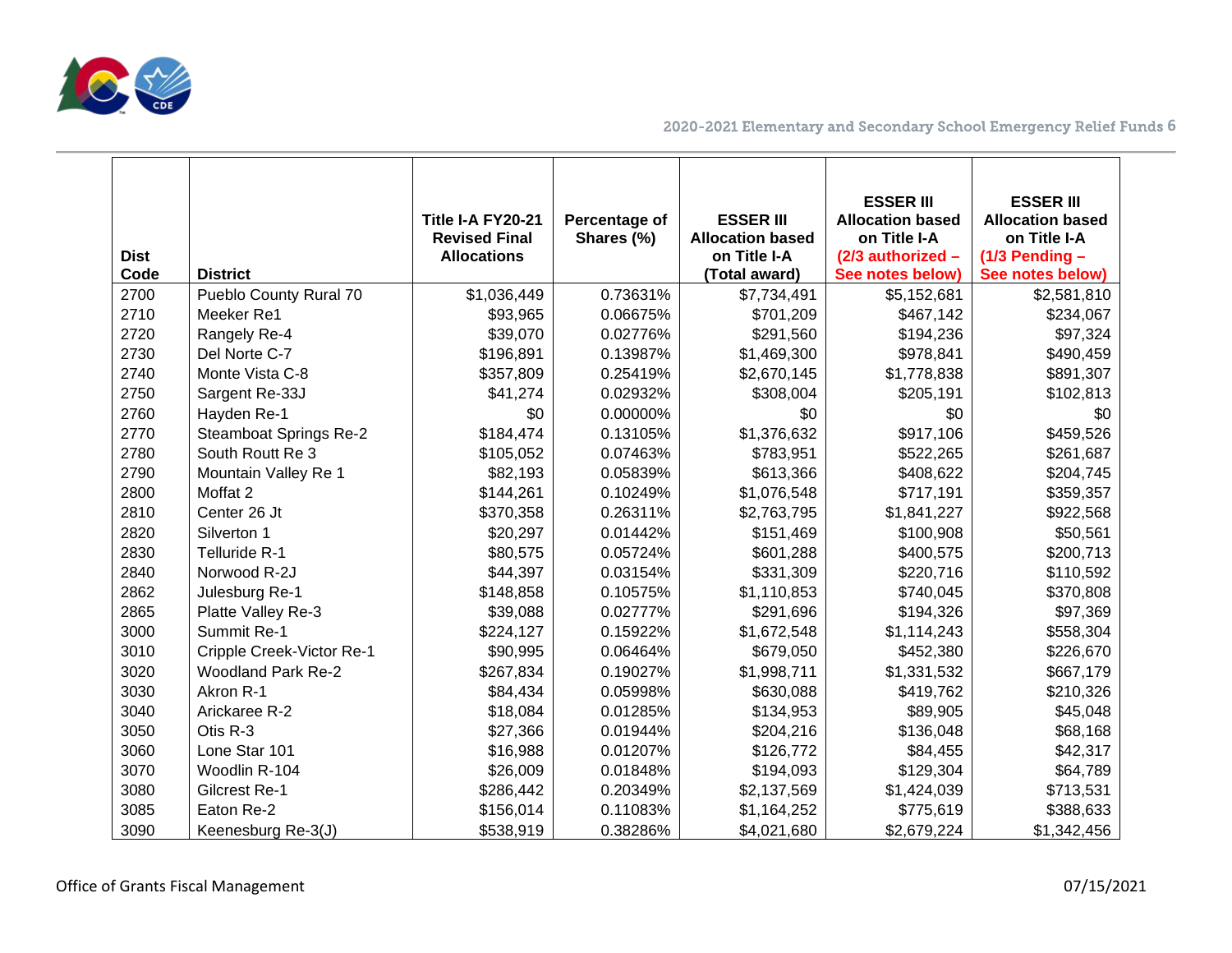

| <b>Dist</b><br>Code<br>3100 | <b>District</b><br>Windsor Re-4       | <b>Title I-A FY20-21</b><br><b>Revised Final</b><br><b>Allocations</b><br>\$272,077 | Percentage of<br>Shares (%)<br>0.19329% | <b>ESSER III</b><br><b>Allocation based</b><br>on Title I-A<br>(Total award)<br>\$2,030,375 | <b>ESSER III</b><br><b>Allocation based</b><br>on Title I-A<br>(2/3 authorized -<br>See notes below)<br>\$1,352,626 | <b>ESSER III</b><br><b>Allocation based</b><br>on Title I-A<br>$(1/3$ Pending -<br>See notes below)<br>\$677,749 |
|-----------------------------|---------------------------------------|-------------------------------------------------------------------------------------|-----------------------------------------|---------------------------------------------------------------------------------------------|---------------------------------------------------------------------------------------------------------------------|------------------------------------------------------------------------------------------------------------------|
| 3110                        | Weld County SD Re-5J                  | \$261,049                                                                           | 0.18545%                                | \$1,948,074                                                                                 | \$1,297,798                                                                                                         | \$650,276                                                                                                        |
| 3120                        | Greeley 6                             | \$5,640,031                                                                         | 4.00677%                                | \$42,088,667                                                                                | \$28,039,270                                                                                                        | \$14,049,397                                                                                                     |
| 3130                        | Platte Valley Re-7                    | \$205,833                                                                           | 0.14623%                                | \$1,536,025                                                                                 | \$1,023,293                                                                                                         | \$512,733                                                                                                        |
| 3140                        | <b>Weld County Re-8</b>               | \$466,006                                                                           | 0.33106%                                | \$3,477,563                                                                                 | \$2,316,736                                                                                                         | \$1,160,827                                                                                                      |
| 3145                        | Ault-Highland Re-9                    | \$139,841                                                                           | 0.09935%                                | \$1,043,560                                                                                 | \$695,215                                                                                                           | \$348,345                                                                                                        |
| 3146                        | Briggsdale Re-10                      | \$26,147                                                                            | 0.01858%                                | \$195,125                                                                                   | \$129,992                                                                                                           | \$65,134                                                                                                         |
| 3147                        | Prairie Re-11                         | \$0                                                                                 | 0.00000%                                | \$0                                                                                         | \$0                                                                                                                 | \$0                                                                                                              |
| 3148                        | Pawnee Re-12                          | \$28,305                                                                            | 0.02011%                                | \$211,227                                                                                   | \$140,719                                                                                                           | \$70,509                                                                                                         |
| 3200                        | Yuma 1                                | \$166,031                                                                           | 0.11795%                                | \$1,239,005                                                                                 | \$825,419                                                                                                           | \$413,586                                                                                                        |
| 3210                        | Wray RD-2                             | \$116,310                                                                           | 0.08263%                                | \$867,960                                                                                   | \$578,231                                                                                                           | \$289,729                                                                                                        |
| 3220                        | Idalia RJ-3                           | \$28,929                                                                            | 0.02055%                                | \$215,879                                                                                   | \$143,818                                                                                                           | \$72,062                                                                                                         |
| 3230                        | Liberty J-4                           | \$819                                                                               | 0.00058%                                | \$6,113                                                                                     | \$4,073                                                                                                             | \$2,041                                                                                                          |
|                             | <b>TOTAL</b>                          | \$138,799,704                                                                       |                                         | \$1,035,791,259                                                                             | \$690,039,214                                                                                                       | \$345,752,046                                                                                                    |
| X030<br>8001                | Colorado School Deaf and Blind<br>CSI | \$53,675<br>\$1,909,116                                                             | 0.03813%<br>1.35627%                    | \$400,547<br>\$14,246,759                                                                   | \$266,842<br>\$9,491,123                                                                                            | \$133,704<br>\$4,755,636                                                                                         |
|                             | <b>GRAND TOTAL</b>                    | \$140,762,495                                                                       | 100.00%                                 | \$1,050,438,565                                                                             | \$699,797,179                                                                                                       | \$350,641,386                                                                                                    |